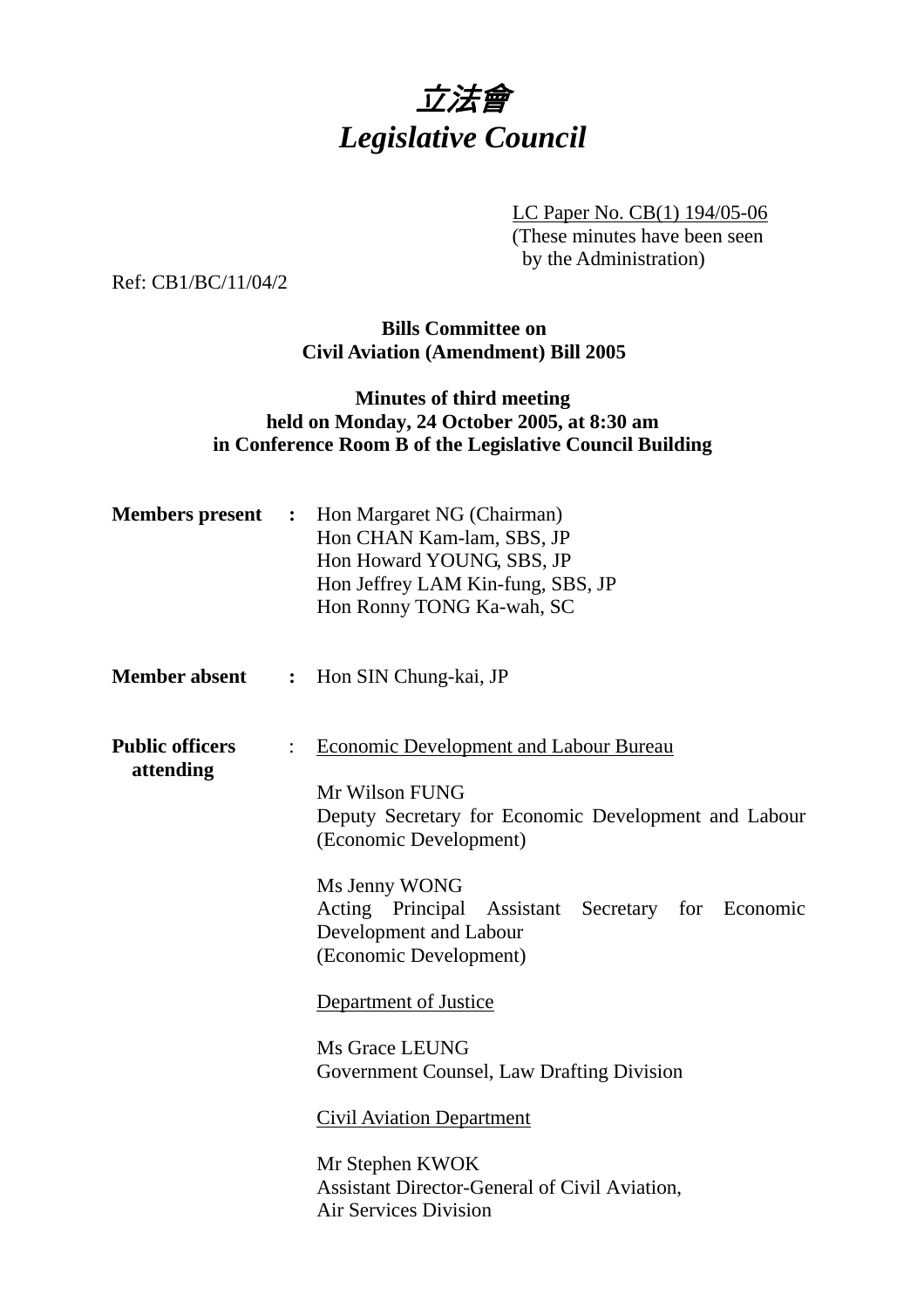|                                               | $-$ / $-$<br>Mr Jeffrey TO<br><b>Chief Operations Officer, Air Services Division</b> |
|-----------------------------------------------|--------------------------------------------------------------------------------------|
| <b>Clerk in attendance:</b>                   | Miss Becky YU<br>Chief Council Secretary (1)1                                        |
| <b>Staff in attendance : Miss Kitty CHENG</b> | Assistant Legal Adviser 5                                                            |
|                                               | Mrs Mary TANG<br>Senior Council Secretary (1)2                                       |

| I. | <b>Meeting with the Administration</b><br>(LC Paper No. CB $(1)$ 72/05-06 $(01)$ ) |                            | — Submission from Johnson Stokes $\&$<br>Master (English version only) |    |     |
|----|------------------------------------------------------------------------------------|----------------------------|------------------------------------------------------------------------|----|-----|
|    | LC Paper No. CB $(1)$ 72/05-06 $(02)$                                              | — Paper<br>Administration) | provided                                                               | by | the |

The Committee deliberated (Index of proceedings attached in **Annex A**).

- 2. The Administration was requested to
	- (a) list out all the references to "owner", "operator" and "management" in the Civil Aviation Ordinance (Cap. 448) and other applicable ordinances; and
	- (b) seriously re-consider how best the term "management" could be defined to ensure that there is no diminution of protection of third parties.

3. Members agreed to continue discussion on the Bill at the next meeting scheduled for Friday, 11 November 2005, at 11:30 am.

### **II. Any other business**

4. There being no other business, the meeting ended at 9:30 am.

Council Business Division 1 Legislative Council Secretariat 1 November 2005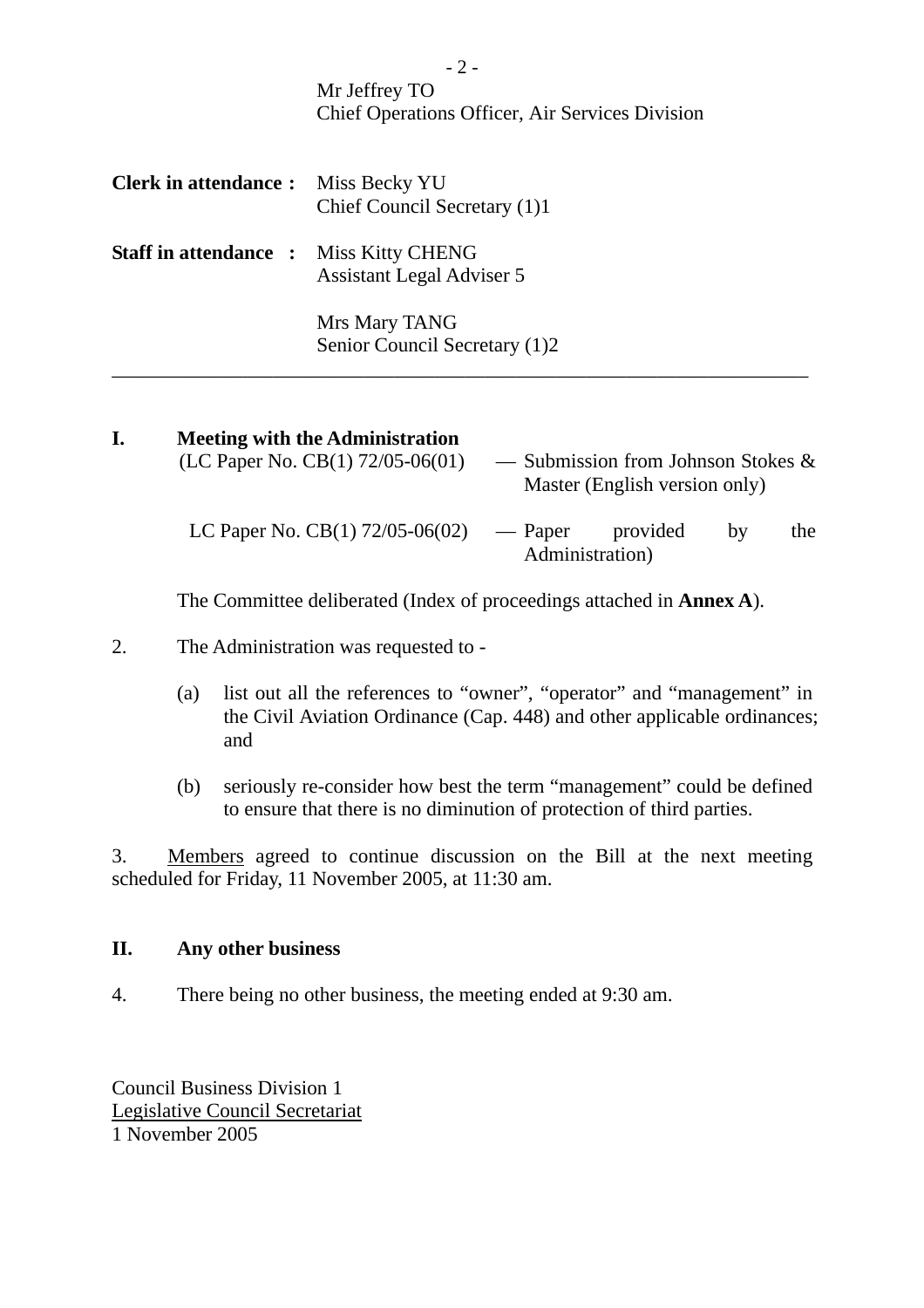**Annex A** 

### **Proceedings of the meeting of the Bills Committee on Civil Aviation (Amendment) Bill 2005**

#### **Meeting on Monday, 24 October 2005, at 8:30 am in Conference Room B of the Legislative Council Building**

| <b>Time</b><br>marker | <b>Speaker</b>                               | Subject(s)                                                                                                                                                                                                                                                                                                                                                                                                                                                                                                                                                                                   | <b>Action required</b> |
|-----------------------|----------------------------------------------|----------------------------------------------------------------------------------------------------------------------------------------------------------------------------------------------------------------------------------------------------------------------------------------------------------------------------------------------------------------------------------------------------------------------------------------------------------------------------------------------------------------------------------------------------------------------------------------------|------------------------|
| $000000 -$<br>000238  | Chairman                                     | Welcoming remarks                                                                                                                                                                                                                                                                                                                                                                                                                                                                                                                                                                            |                        |
| $000239 -$<br>000529  | Chairman<br>Administration                   | Administration's<br>The<br>response<br>the<br>to<br>submission from Johnson Stokes and Master<br>(JSM) (LC Paper No CB(1) 72/05-06(02)                                                                                                                                                                                                                                                                                                                                                                                                                                                       |                        |
| $000530 -$<br>000901  | Chairman<br>Mr Jeffrey LAM<br>Administration | Discussion on the current situation on the<br>leasing of aircraft<br>Administration's explanation -<br>(a) although most aircraft were owned by<br>airlines, some were leased under a dry<br>lease where owners did not have the<br>management of the aircraft while others<br>were leased under a wet lease where<br>owners provided for the crew<br>and<br>assumed management functions.<br>The<br>latter arrangement was more common in<br>cargo flights; and<br>(b) the Bill sought to exempt passive owners<br>who did not have the management of the<br>aircraft from strict liability |                        |
| $000902 -$<br>001320  | Mr Ronny TONG<br>Administration<br>Chairman  | Mr Ronny TONG opined that -<br>(a) the term "management" should<br>be<br>defined as this would make clear who<br>should be held strictly liable;<br>(b) $JSM's$<br>suggestions<br>substituting<br>of<br>"owner" with "operator" and adopting<br>the Rome Convention's definition on<br>"operator" were worth supporting; and<br>(c) he was open about whether maintenance<br>and repair organizations (MROs) should<br>be regarded as having management of<br>the aircraft                                                                                                                   |                        |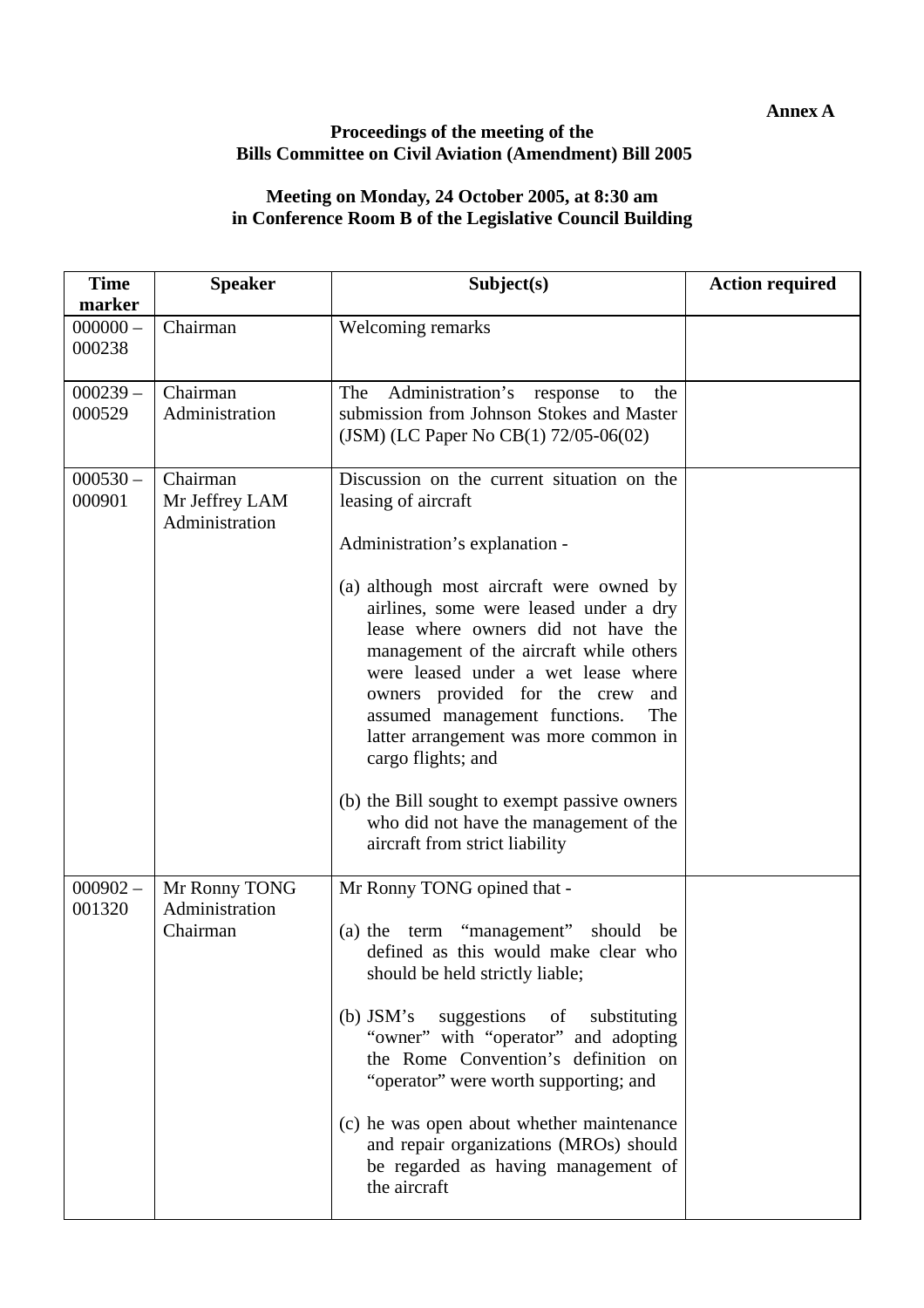| <b>Time</b><br>marker | <b>Speaker</b>                    | Subject(s)                                                                                                                                                                                                                                                                                                            | <b>Action required</b> |
|-----------------------|-----------------------------------|-----------------------------------------------------------------------------------------------------------------------------------------------------------------------------------------------------------------------------------------------------------------------------------------------------------------------|------------------------|
|                       |                                   | Administration's explanation -                                                                                                                                                                                                                                                                                        |                        |
|                       |                                   | (a) JSM's suggestion that only "operator" of<br>aircraft should be held liable represented<br>a major departure from the policy intent<br>of the Bill as this would only hold<br>operators strictly liable but not owners;                                                                                            |                        |
|                       |                                   | (b) the intention of the Bill was to impose<br>strict liability on operators and owners<br>who have management of the aircraft.<br>As it was difficult to expressly define<br>"management", a negative approach was<br>adopted under new section $8(5)$ to carve<br>out those owners would not be held<br>liable; and |                        |
|                       |                                   | (c) consideration could be given to deleting<br>$8(5)(c)$ if members were concerned<br>about the uncertainty associated with the<br>section                                                                                                                                                                           |                        |
|                       |                                   | The Chairman pointed out that -                                                                                                                                                                                                                                                                                       |                        |
|                       |                                   | (a) the proposed substitution of "owner" by<br>"operator" by JSM and the deletion of<br>section $8(5)(c)$ by the Administration<br>were undesirable as these would result in<br>substantial<br>diminution<br>of legal<br>a<br>protection to third parties; and                                                        |                        |
|                       |                                   | (b) passive owners could not be relieved of<br>strict liability if "management" was not<br>clearly defined in the Bill                                                                                                                                                                                                |                        |
| $001321 -$<br>001803  | Mr Howard YOUNG<br>Administration | Mr Howard YOUNG pointed out that -                                                                                                                                                                                                                                                                                    |                        |
|                       | Chairman                          | (a) under the existing provisions, only<br>owners would be strictly liable but they<br>could seek indemnity from MROs for<br>negligence, if any;                                                                                                                                                                      |                        |
|                       |                                   | (b) operators and owners did not object to<br>the policy intent of the Bill which was<br>meant to exempt passive owners from<br>strict liability; and                                                                                                                                                                 |                        |
|                       |                                   | (c) MROs were concerned that they might<br>be held strictly liable if the term<br>"management" was defined to include<br>repairs and maintenance                                                                                                                                                                      |                        |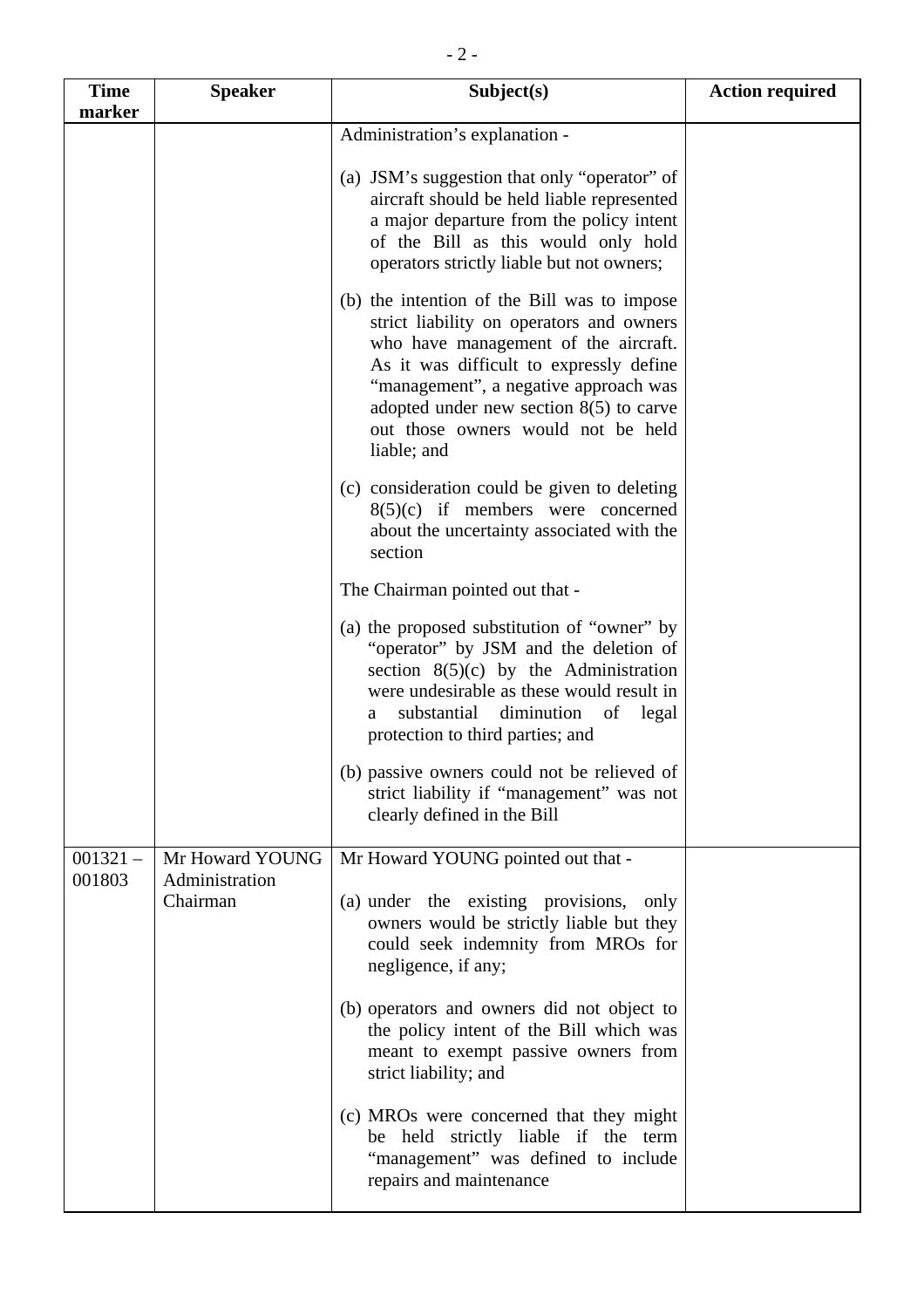| <b>Time</b><br>marker | <b>Speaker</b>                                | Subject(s)                                                                                                                                                                                                                             | <b>Action required</b> |
|-----------------------|-----------------------------------------------|----------------------------------------------------------------------------------------------------------------------------------------------------------------------------------------------------------------------------------------|------------------------|
| $001804 -$<br>002441  | Mr Jeffrey LAM<br>Chairman<br>Administration  | Discussion on the deletion of section $8(5)(c)$<br>The Chairman opined that -<br>(a) the deletion would exempt owners who<br>have management functions from strict                                                                     |                        |
|                       |                                               | liability so long as they satisfied the<br>conditions set out in section $8(5)(a)$ and<br>$(b)$ ; and<br>(b) the trades could alter their practices to                                                                                 |                        |
|                       |                                               | cope with changes in legislation                                                                                                                                                                                                       |                        |
|                       |                                               | The Administration's response -                                                                                                                                                                                                        |                        |
|                       |                                               | (a) it was rare for an owner to lease out his<br>aircraft without crew but to assume<br>management functions;                                                                                                                          |                        |
|                       |                                               | (b) there would be no diminution of legal<br>protection to third parties because the<br>owners/operators would ultimately be<br>held strictly liable; and                                                                              |                        |
|                       |                                               | (c) owners/operators could seek indemnity<br>from MROs for negligence under the<br>terms of their contracts                                                                                                                            |                        |
| $002442 -$<br>003250  | Mr Ronny TONG<br>Administration               | Mr Ronny TONG stated that -                                                                                                                                                                                                            |                        |
|                       | Chairman                                      | (a) he was opposed to the deletion of section<br>$8(5)(c)$ ; and                                                                                                                                                                       |                        |
|                       |                                               | define<br>(b) there<br>need<br>was<br>to<br>a<br>"management" which covered a wide<br>spectrum of functions in the aviation<br>industry                                                                                                |                        |
|                       |                                               | The Administration explained the difficulties<br>defining "management" given<br>the<br>in<br>extensive scope of functions ranging from<br>technical and safety to commercial aspects                                                   |                        |
| $003251 -$<br>003442  | Mr Howard YOUNG<br>Chairman<br>Administration | Mr Howard YOUNG said that the aviation<br>trade was initially supportive of the Bill but<br>MROs became concerned when there was<br>suggestion that "management" should be<br>defined to include maintenance and repair of<br>aircraft |                        |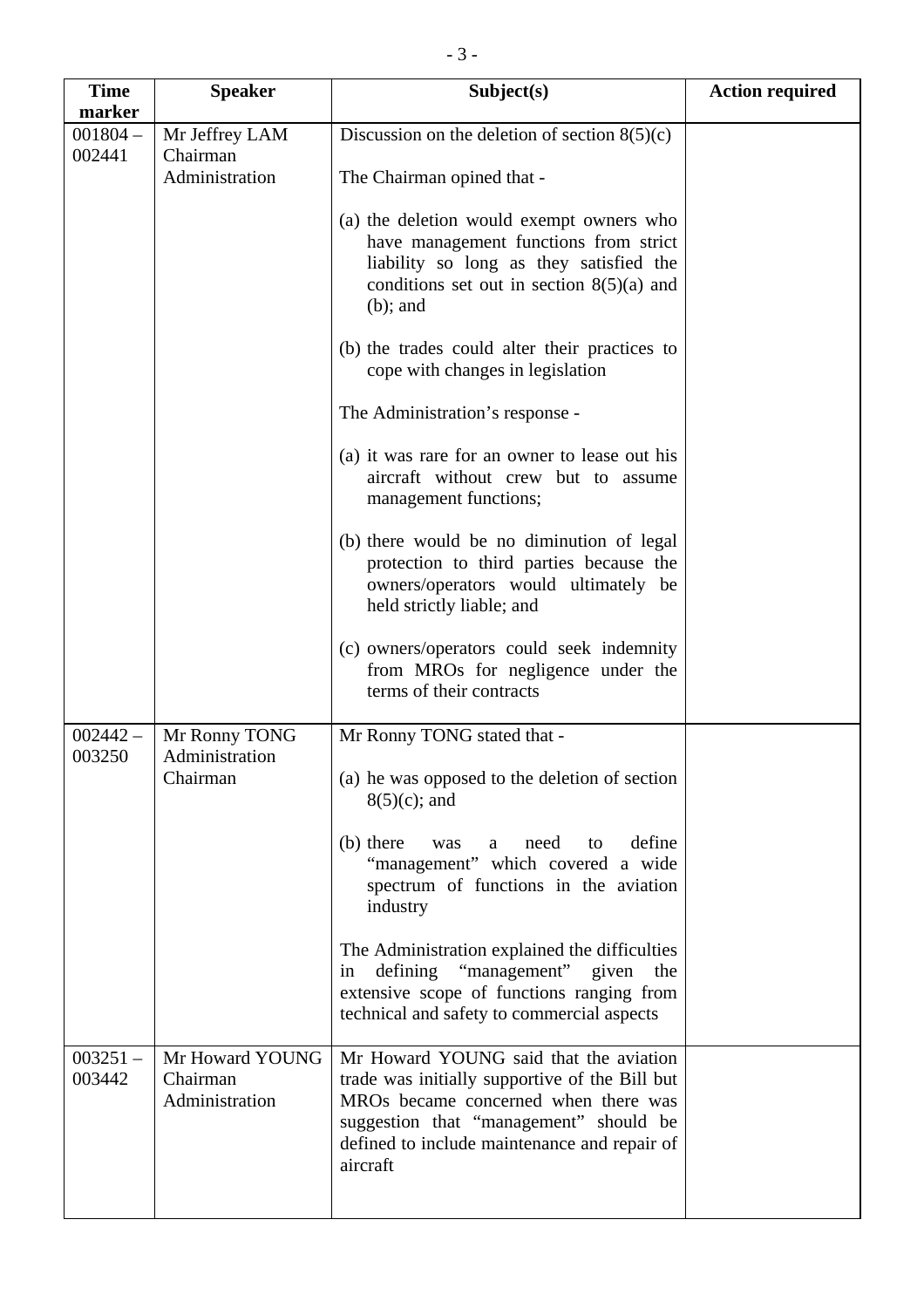| <b>Time</b><br>marker | <b>Speaker</b>                                                 | Subject(s)                                                                                                                                                                                                                                                                                                                                                                                                                                                                                                                                                                                                          | <b>Action required</b>                                                                                                                                                                               |
|-----------------------|----------------------------------------------------------------|---------------------------------------------------------------------------------------------------------------------------------------------------------------------------------------------------------------------------------------------------------------------------------------------------------------------------------------------------------------------------------------------------------------------------------------------------------------------------------------------------------------------------------------------------------------------------------------------------------------------|------------------------------------------------------------------------------------------------------------------------------------------------------------------------------------------------------|
| $003443 -$<br>003914  | Mr Ronny TONG<br>Administration<br>Chairman                    | Discussion on need to define "management"<br>Mr Ronny TONG reiterated the need to<br>define "management", which could be taken<br>to include activities associated with aircraft<br>maintenance;                                                                                                                                                                                                                                                                                                                                                                                                                    |                                                                                                                                                                                                      |
|                       |                                                                | The Administration was concerned that the<br>proposal would give the impression that it<br>was aimed at holding MROs liable which<br>would inevitably attract objection from the<br>trades; and                                                                                                                                                                                                                                                                                                                                                                                                                     |                                                                                                                                                                                                      |
|                       |                                                                | The Chairman pointed out that the Bills<br>Committee did not need to reach a consensus<br>on the Bill. Scrutiny of the Bill would be<br>completed so<br>long as<br>members<br>had<br>examined every legal aspect of the Bill.<br>The Bills Committee would report to the<br>House Committee on its deliberations and it<br>would be up to LegCo to decide on the<br>acceptance of the Bill                                                                                                                                                                                                                          |                                                                                                                                                                                                      |
| $003915 -$<br>004541  | Mr Ronny TONG<br>Administration<br>Chairman<br>Mr Howard YOUNG | Discussion on the present provisions of the<br>Bill<br>Mr Ronny TONG said that as the Bill was<br>quite technical, there was a need for clarity<br>in law to avoid future litigations; and<br>The Chairman opined that the Bill as<br>presently drafted would invite litigations as<br>it was unclear about what constituted<br>"management".<br>It<br>would<br>also<br>be<br>of<br>irresponsible<br>the<br>the<br>on<br>part<br>Administration to delete section $8(5)(c)$<br>given its far-reaching implications.<br>The<br>Administration was urged to rethink on the<br>drafting of the Bill to enhance clarity |                                                                                                                                                                                                      |
| $004542 -$<br>004933  | Administration<br>Chairman                                     | The Administration's response -<br>(a) there were references<br>to "owner",<br>"operator" and "management" in civil<br>aviation legislation and had not led to<br>litigations<br>(b) the Administration had no intention to<br>section<br>$8(5)(c)$ ,<br>delete<br>but<br>would<br>consider the option if members felt that<br>this could remove any uncertainty; and                                                                                                                                                                                                                                               | The Administration<br>to list out all the<br>references<br>to<br>"owner", "operator"<br>and "management"<br>in the Civil Aviation<br>Ordinance<br>$(Cap. 448)$ and other<br>applicable<br>ordinances |